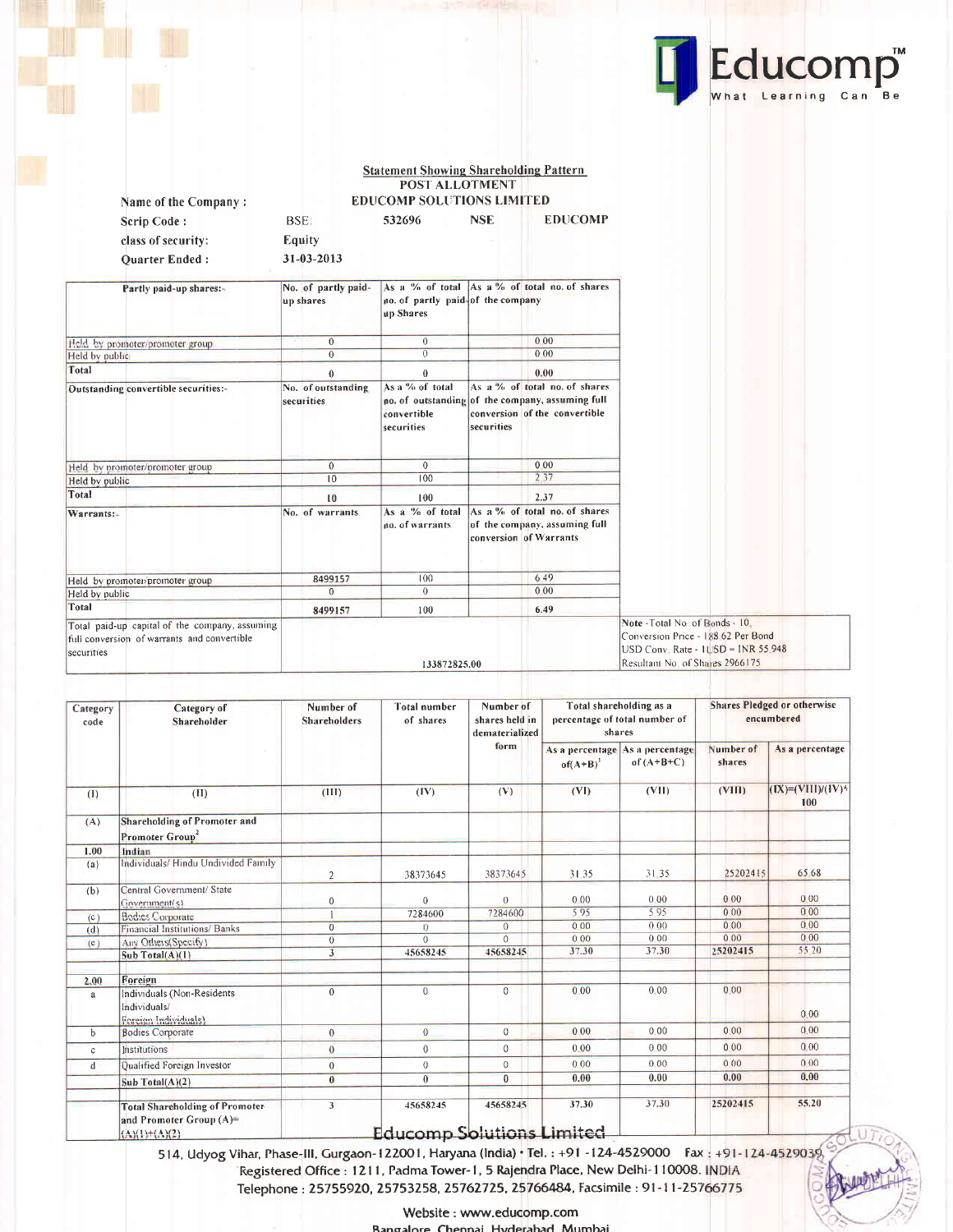| (B)            | <b>Public shareholding</b>                                                                  |                |                |                |        |        | NA       | NA    |
|----------------|---------------------------------------------------------------------------------------------|----------------|----------------|----------------|--------|--------|----------|-------|
| 1.00           | <b>Institutions</b>                                                                         |                |                |                |        |        |          |       |
| (a)            | Mutual Funds/ UTI                                                                           | П              | 1153           | 1153           | 0.00   | 0.00   |          |       |
| (b)            | Financial Institutions / Banks                                                              | 10             | 497424         | 497424         | 0.41   | 0.41   |          |       |
| (c)            | Central Government/ State                                                                   |                |                |                |        |        |          |       |
|                | Government(s)                                                                               |                | 10168          | 10168          | 0.01   | 0.01   |          |       |
| (d)            | Venture Capital Funds                                                                       | $\Omega$       | $\alpha$       | Ö              | 0.00.  | 0.00   |          |       |
| (e)            | <b>Insurance Companies</b>                                                                  | $\overline{0}$ | $\Omega$       | $\overline{0}$ | 0.00   | 0.00   |          |       |
| (f)            | Foreign Institutional Investors                                                             | 89             | 36562043       | 36562043       | 29.87  | 29.87  |          |       |
| (q)            | Foreign Venture Capital Investors                                                           | $\Omega$       | $\Omega$       | $\theta$       | 0.00   | 0.00   |          |       |
| (h)            | Qualified Foreign Investor                                                                  | $\mathbf{0}$   | $\alpha$       | $\ddot{0}$     | 0.00   | 0.00   |          |       |
| (i)            | Any Other                                                                                   |                |                |                |        |        |          |       |
| (i)            | Nil                                                                                         | $\Omega$       | $\alpha$       | $\theta$       | 0.00   | 0.00   |          |       |
|                | Sub-Total (B)(1)                                                                            | 101            | 37070788       | 37070788       | 30.28  | 30.28  |          |       |
| B <sub>2</sub> | <b>Non-institutions</b>                                                                     |                |                |                |        |        | NA.      | NA.   |
| (a)            | Bodies Corporate #                                                                          | 1195           | 14728772       | 14728772       | 12.03  | 12.03  |          |       |
| (b)            | Individuals                                                                                 |                |                |                |        |        |          |       |
| T              | Individuals -i. Individual shareholders<br>holding nominal share capital up to<br>Rs I lakh | 145351         | 15346659       | 15342588       | 12.54  | 12.54  |          | ×     |
| $\mathbf{H}$   | ii. Individual shareholders holding<br>nominal share capital in excess of<br>Rs. 1 lakh.    | $\mathcal{S}$  | 724687         | 724687         | 0.59.  | 0.59   |          |       |
| (c0)           | Qualified Foreign Investor                                                                  | $\overline{0}$ | $\overline{0}$ | $\Omega$       | 0.00   | 0.00   |          |       |
| (d)            | Any Other                                                                                   |                |                |                |        | 0.00   |          |       |
| $(d-i)$        | Trusts                                                                                      | $5^{\circ}$    | 695            | 695            | 0.00   | 0.00   |          |       |
| $(d-n)$        | Foreign Nationals                                                                           | $\alpha$       | 0              | $\overline{0}$ | 0.00   | 0.00   |          |       |
| $(d-m)$        | Non-Resident Indians                                                                        | 1326           | 677817         | 677817         | 0.55   | 0.55   |          |       |
| $(d-iv)$       | <b>Clearing Members</b>                                                                     | 394            | 878833         | 878833         | 0.72   | 0.72   |          |       |
| $(d-v)$        | Hindu Undivided Families                                                                    | $\theta$       | $\alpha$       | $\theta$       | 0.00   | 0.00   |          |       |
| $(d-vi)$       | Foreign Corporate Bodies                                                                    | $\overline{2}$ | 7320997        | 7320997        | 5.98   | 5.98   |          |       |
|                | Sub-Total $(B)(2)$                                                                          | 148278         | 39678460       | 39674389       | 32.42  | 32.42  | NA       | NA    |
| (B)            | <b>Public Shareholding</b><br>Total<br>$(B)=(B)(1)+(B)(2)$                                  | 148379         | 76749248       | 76745177       | 62.70  | 62.70  | 0.00     | 0.00  |
|                | TOTAL (A)+(B)                                                                               | 148382         | 122407493      | 122403422      | 100.00 | 100.00 | 25202415 | 20.59 |
| (C)            | Shares held by Custodians and<br>against which Depository Receipts<br>have been issued      | $\theta$       | $\theta$       | $\bf{0}$       | 0.00   | 0.00   | 0.00     | 0.00  |
| 1.00           | Promoter and Promoter Group                                                                 |                |                |                |        |        |          |       |
| 2.00           | Public                                                                                      |                |                |                |        |        |          |       |
|                | GRAND TOTAL (A)+(B)+(C)                                                                     | 148382         | 122407493      | 122403422      | 100.00 | 100.00 | 25202415 | 20.59 |

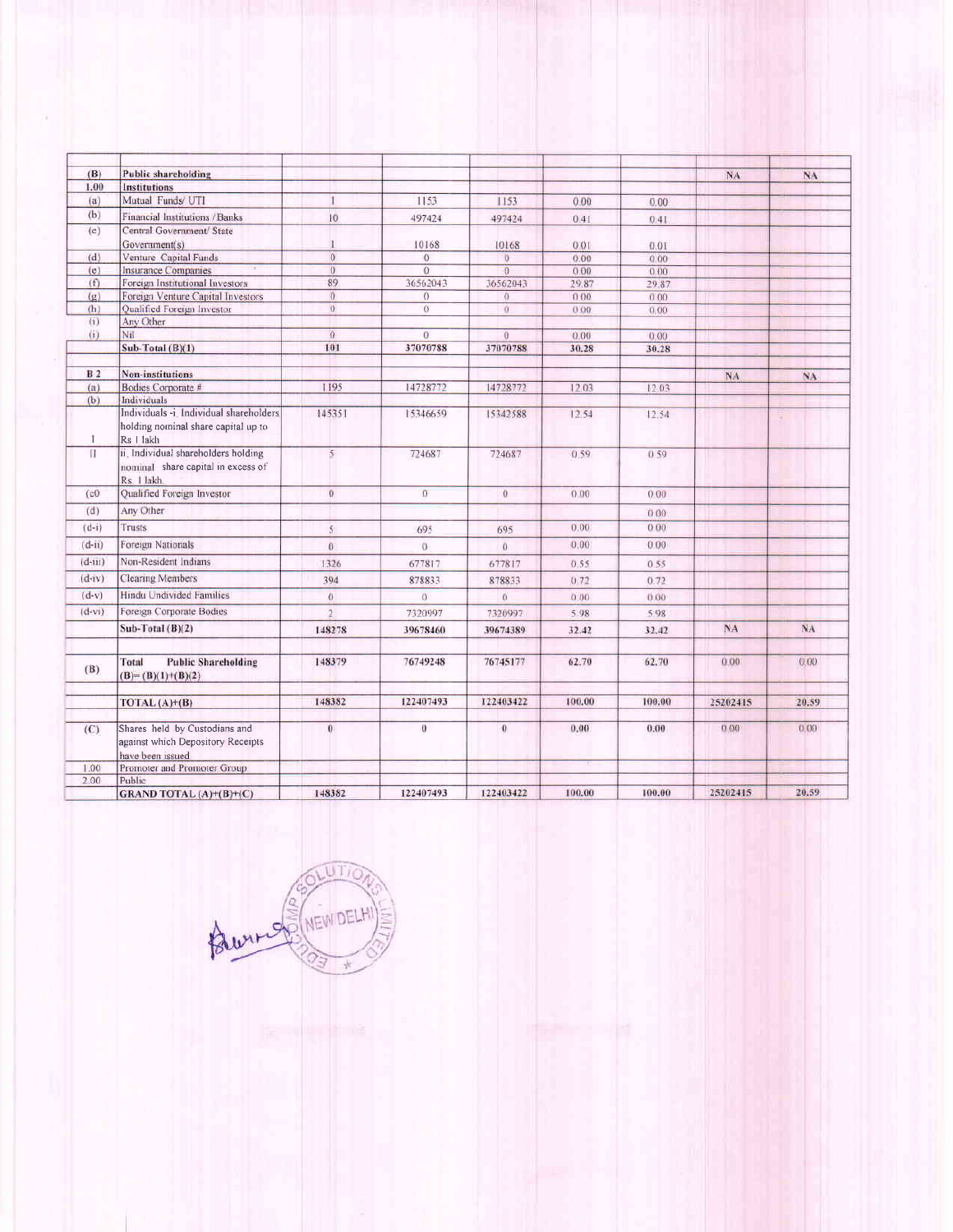Statement showing holding of securities (including shares, warrants, convertible securities) of persons belonging to the category "Promoter<br>and Promoter Group"

| Name of the shareholder                                     | Total shares held |                                                  |                      | Encumbered shares(*)              |                                                                          |                                                   | Details of warrants                               |                                             | Details of convertible securities                                           | Total shares (including<br>underlying shares                                                                 |
|-------------------------------------------------------------|-------------------|--------------------------------------------------|----------------------|-----------------------------------|--------------------------------------------------------------------------|---------------------------------------------------|---------------------------------------------------|---------------------------------------------|-----------------------------------------------------------------------------|--------------------------------------------------------------------------------------------------------------|
|                                                             | Number            | $(A)+(B)+(C)$<br><b>Grand Total</b><br>As a % of | Number               | percentage<br>As a                | of sub-clause<br>$(A) + (B) + (C)$<br>grand total<br>As a % of<br>(1)(a) | Number of As a % total<br><b>Warrants</b><br>held | the same class<br><b>Warrants of</b><br>number of | securities held<br>convertible<br>Number of | securities of the<br>As a % total<br>convertible<br>number of<br>same class | convertible securities) as<br>assuming full conversion<br>a % of diluted share<br>of warrants and<br>capital |
| $\widehat{\Xi}$                                             | (III)             | $\sum_{i=1}^{n}$                                 | $\widehat{\epsilon}$ | $[(-V)/(III)](VII)$<br>$*10$<br>Σ |                                                                          | (VIII)                                            | (X)                                               | $\otimes$                                   | (XI)                                                                        | <b>CITX)</b>                                                                                                 |
| SHANTANU PRAKASH                                            | 35135205          | 28.70                                            | 25202415             | 71.73                             | 20.59                                                                    |                                                   | 0.00                                              |                                             | 0.00                                                                        | 26.25                                                                                                        |
| ANJLEE PRAKASH                                              | 3238440           | 2.65                                             |                      | 0.00                              | $\overline{0}$                                                           |                                                   | 0.00                                              |                                             | $\overline{a}$                                                              | 2.42                                                                                                         |
| A P EDUVISION PVT LTD                                       | 7284600           | 5.95                                             |                      | 0.00                              | 0.00                                                                     | <b>8499157</b>                                    | 100.00                                            |                                             | 0.00                                                                        | 11.79                                                                                                        |
| $\{\hat{r}\}\$ Tha tarm "conous and conocal inter-<br>TOTAL | 45658245          | 37.30                                            | 25202415             | 55.20                             | 20.59                                                                    | 8499157                                           | 100.00                                            |                                             | 0.00                                                                        | 40.46                                                                                                        |

(\*) The term "encumbrance" has the same meaning as assigned to it in regulation  $28(3)$  of the SAST Regulations,  $2011$ .

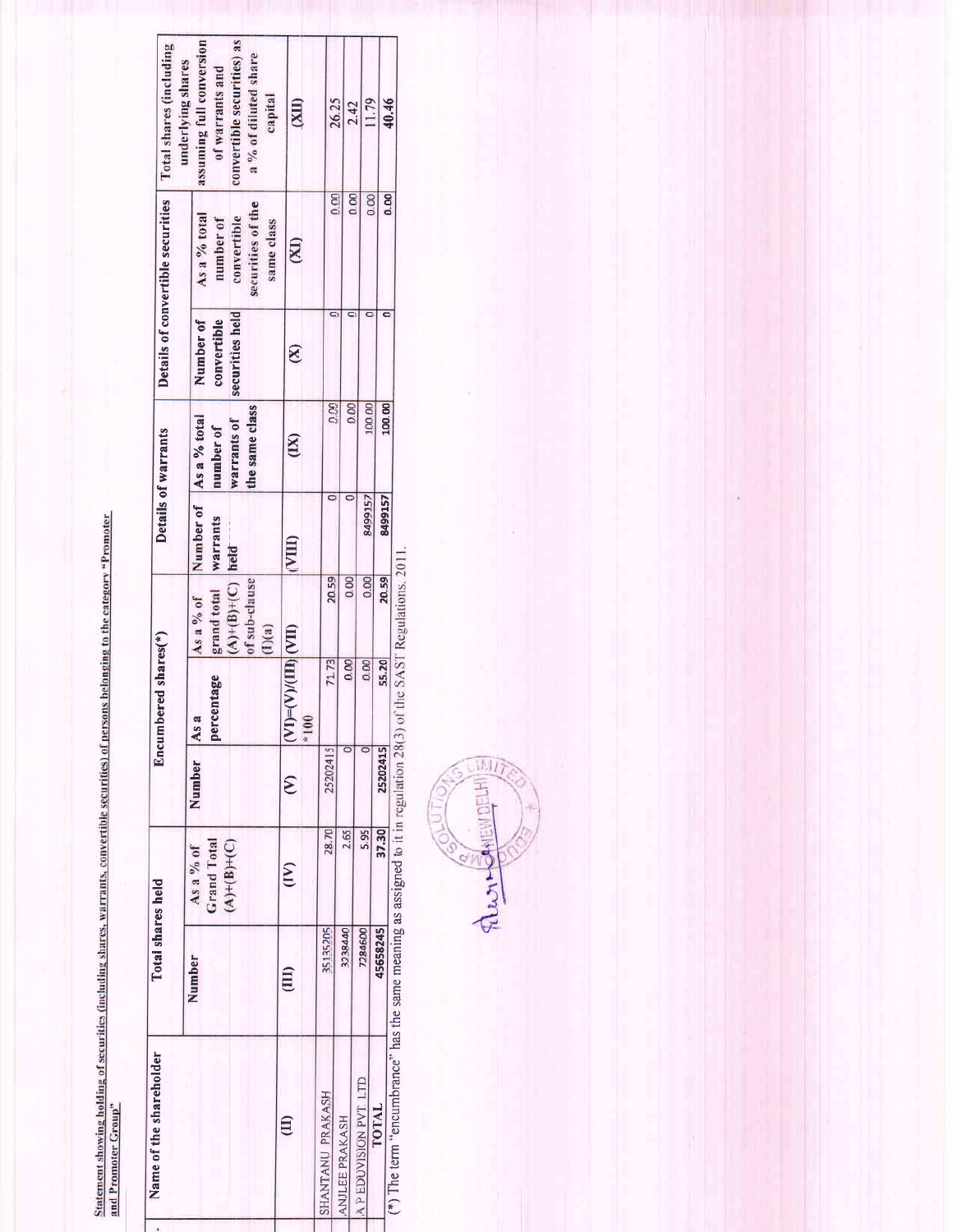| Total shares (including underlying shares<br>assuming full conversion of warrants and<br>convertible securities) as a % of diluted<br>share capital<br>Details of convertible<br>securities | the same class<br>$% w.r.t.$ total<br>securities of<br>convertible<br>number of | $\overline{\circ}$                             | 739<br>O                          | 686<br>O                                              | 5.07<br>$\overline{\circ}$        | $4$   <br>$\circ$  | 245                             | 1.89<br>$\overline{\circ}$ |
|---------------------------------------------------------------------------------------------------------------------------------------------------------------------------------------------|---------------------------------------------------------------------------------|------------------------------------------------|-----------------------------------|-------------------------------------------------------|-----------------------------------|--------------------|---------------------------------|----------------------------|
|                                                                                                                                                                                             | securities held<br>convertible<br>Number of                                     | 0.00                                           | 0.00                              | 0.00                                                  | 0.00                              | 000                | $\overline{00}$                 |                            |
| Details of warrants                                                                                                                                                                         | As a % total<br>warrants of<br>number of<br>the same<br>class                   | 0.00                                           | 0.00                              | 000                                                   | 0.00                              | 000                | 000                             | 000                        |
|                                                                                                                                                                                             | Number of<br>warrants<br>held                                                   | 0.00                                           | 000                               | 0.00                                                  | 000                               | 000                | 0.00                            | 0.00                       |
| percentage of<br>total number<br>Statement at<br>Shares as a<br>indicated in<br>$A)+(B)+(C)$<br>(i.e., Grand<br>para $(1)(a)$<br>of shares<br>above}<br>Total                               |                                                                                 | 809                                            | 750                               | 555                                                   | 4.50                              | 268                | 2.06                            | $\frac{1}{73}$             |
| Number of<br>shares held                                                                                                                                                                    |                                                                                 | 0898370                                        | 9180000                           | 6791634                                               | 5507620                           | 3281317            | 2526900                         | 2116000                    |
| Name of the shareholder                                                                                                                                                                     |                                                                                 | MKCP INSTITUTIONAL INVESTOR (MAURITIUS) II LTD | MACQUARIL FINANCE (INDIA) PVT LTD | <b>CITIGROUP GLOBAL KARKETS MAURITIUS PRIVATE LTD</b> | INTERNATIONAL FINANCE CORPORATION | MACQUARIE BANK LTD | ASHOKA FLOWERING TREE MAURITIUS | EMERGING INDIA FOCUS FUNDS |

Statement showing holding of securities (including shares, warrants, convertible securities) of persons belonging to the (i) category "Public" and holding more than  $1\%$  of the total number of shares

 $\mathbb{R}^2$ 



1.58  $136$  $1.33$ 

 $\overline{\circ}$ 

 $000$ 

 $\overline{\circ}$  $\overline{\circ}$ 

 $0.00$ 

 $0.00$ 

 $0.00$ 

 $|49|$ 

1823545

 $\overline{000}$ 

 $\overline{0}$ 

 $000$ 

 $1.45$ 

1774878

PLATINUM INVESTMENT MANAGEMENT LIMITED A/C PLATINUM

**ASIA FUND** 

Total

COPTHALL MAURITIUS INVESTMENT LIMITED

société de promotion et de participation pour la coopération économique

 $116$ 33.20

 $\frac{1}{\sqrt{2}}$ 

 $\begin{array}{|c|c|c|}\n\hline\n0.000 \\
\hline\n0.000\n\end{array}$ 

 $0.00$ 

 $0.00$ 

 $1.27$ 

1557222

 $36.32$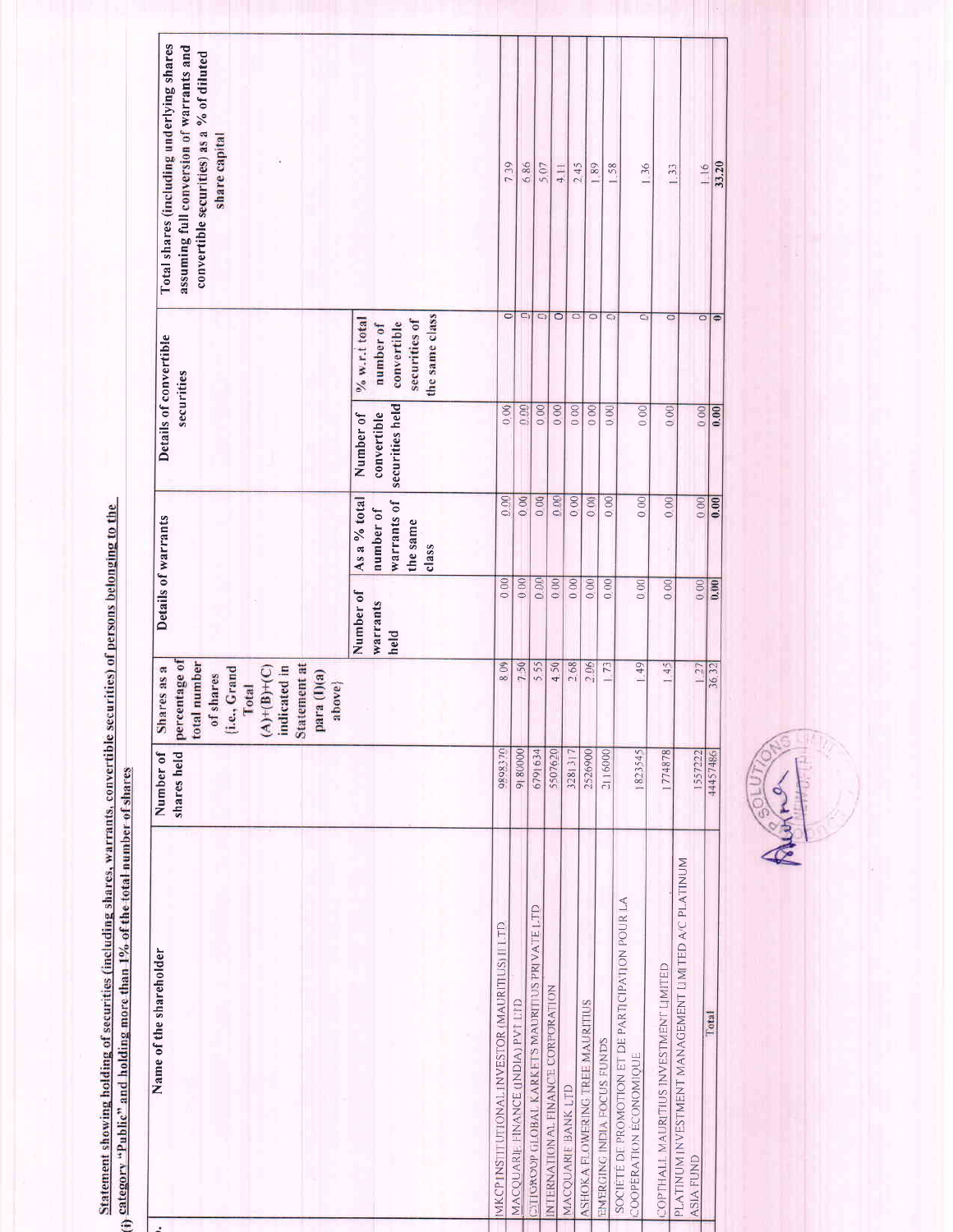|               |                                                                                                                    |          | PAC) belonging to the category "Public" and holding more than 5% of the total number of shares of the company<br>Statement showing holding of securities (including shares, warrants, convertible securities) of persons (together with |                            |                                                                 |                                        |                                                                                    |                                                                                                                                                        |
|---------------|--------------------------------------------------------------------------------------------------------------------|----------|-----------------------------------------------------------------------------------------------------------------------------------------------------------------------------------------------------------------------------------------|----------------------------|-----------------------------------------------------------------|----------------------------------------|------------------------------------------------------------------------------------|--------------------------------------------------------------------------------------------------------------------------------------------------------|
| $\dot{\circ}$ | Name(s) of the shareholder(s) Number of shares Shares as a<br>Concert (PAC) with them<br>and the Persons Acting in |          | $\overline{\mathbf{a}}$<br>percentage of<br>total number<br><b>Statement</b> at<br><b>Grand Total</b><br>$(A) + (B) + (C)$<br>indicated in<br>shares {i.e.,<br>para (I)(a)<br>above}                                                    | Details of warrants        |                                                                 | Details of convertible<br>securities   |                                                                                    | and convertible securities) as<br>underlying shares assuming<br>a % of diluted share capital<br>full conversion of warrants<br>Total shares (including |
|               |                                                                                                                    |          |                                                                                                                                                                                                                                         | warrants held<br>Number of | the same class held<br>As a % total<br>warrants of<br>number of | convertible<br>Number of<br>securities | securities of<br>$% w.r.t.$ total<br>convertible<br>number of<br>the same<br>class |                                                                                                                                                        |
|               | INVESTOR (MAURITIUS) II LTD<br>MKCP INSTITUTIONAL                                                                  | 9898370  | $\overline{09}$                                                                                                                                                                                                                         | 0.00                       | 0.00                                                            | 0.00                                   | $\overline{00}$                                                                    | 7.39                                                                                                                                                   |
|               | MACQUARIE FINANCE (INDIA)<br>2 PVTLTD                                                                              | 9180000  | 50                                                                                                                                                                                                                                      | 0.00                       | 0.00                                                            | 0.00                                   | 0.00                                                                               | 6.86                                                                                                                                                   |
|               | CITIGROUP GLOBAL MARKETS<br>3 MAURITIUS PVT LTD                                                                    | 6791634  | 55<br>∽                                                                                                                                                                                                                                 | 0.00                       | 0.00                                                            | 0.00                                   | 0.00                                                                               | 5.07                                                                                                                                                   |
|               | Total                                                                                                              | 25870004 | $\overline{13}$<br>21                                                                                                                                                                                                                   |                            |                                                                 | $\overline{\bullet}$                   | $\overline{\bullet}$                                                               | 19.32                                                                                                                                                  |

For Educomp Solutions Limited

清阳  $\begin{picture}(180,170) \put(0,0){\line(1,0){15}} \put(0,0){\line(1,0){15}} \put(0,0){\line(1,0){15}} \put(0,0){\line(1,0){15}} \put(0,0){\line(1,0){15}} \put(0,0){\line(1,0){15}} \put(0,0){\line(1,0){15}} \put(0,0){\line(1,0){15}} \put(0,0){\line(1,0){15}} \put(0,0){\line(1,0){15}} \put(0,0){\line(1,0){15}} \put(0,0){\line(1,0){15}} \put($ RAUTA